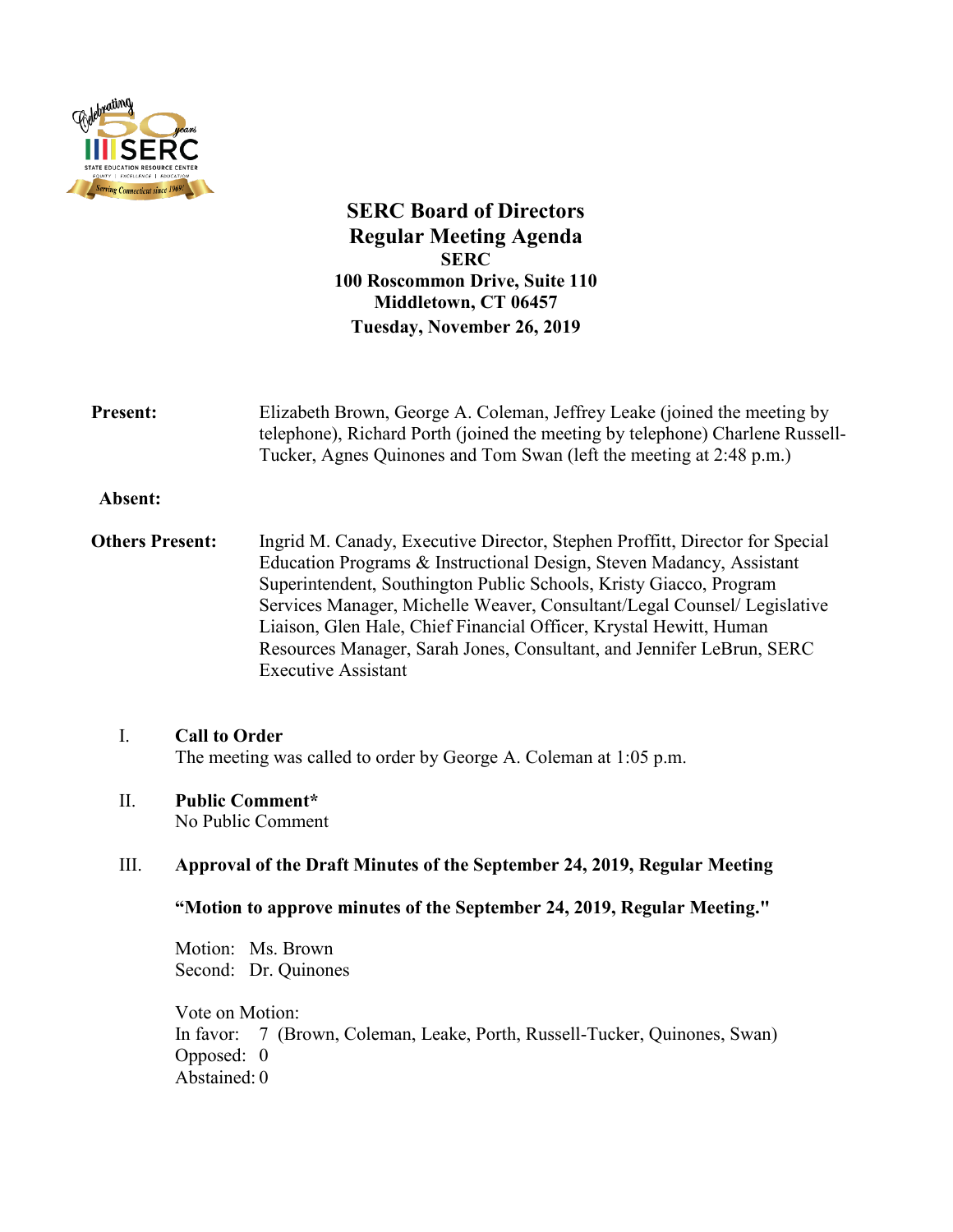### IV. **Action Items**

a. Approval of Associate Director Position

Mr. Coleman discussed his appreciation for the hard work that went into the development of the Associate Director position description. The position will assist Ms. Canady with her work as the Executive Director.

Ms. Canady discussed the need for an Associate Director. SERC is heading in a positive direction, and work is steadily coming in for equity, social justice, families, and grants. The Associate Director will oversee this work, therefore allowing more time for Ms. Canady to focus on the overall Executive Director's responsibilities.

Mr. Coleman wants to ensure agency balance. The number of new contracts requires additional supervision.

#### **"Motion for approval of the Associate Director Position."**

Motion: Mr. Swan Second: Dr. Quinones

Vote on Motion: In favor: 7 (Brown, Coleman, Leake, Porth, Russell-Tucker, Quinones, Swan) Opposed: 0 Abstained: 0

b. Approval of Fiscal Policies and Procedures

Mr. Hale discussed the draft Accounting Policy and Procedures Manual. The manual serves as a guide to the financial procedures and practices of the State Education Resource Center (SERC).

As a recipient of Federal grant funding, SERC must ensure that practices and policies comply with all applicable federal, state, and local regulations, including OMB Circulars A-87 and A-133.

The Finance Committee and the SERC Auditor have reviewed and approved the policies and procedures. Mr. Hale shared that SERC is in alignment and compliance with the Department of Administrative Services and the Office of Policy and Management. The Finance Committee will continue to meet with Mr. Hale and the Auditor to review additions to the manual.

### **"Motion for approval of Fiscal Policies and Procedures."**

Motion: Dr. Quinones Second: Ms. Brown

Vote on Motion: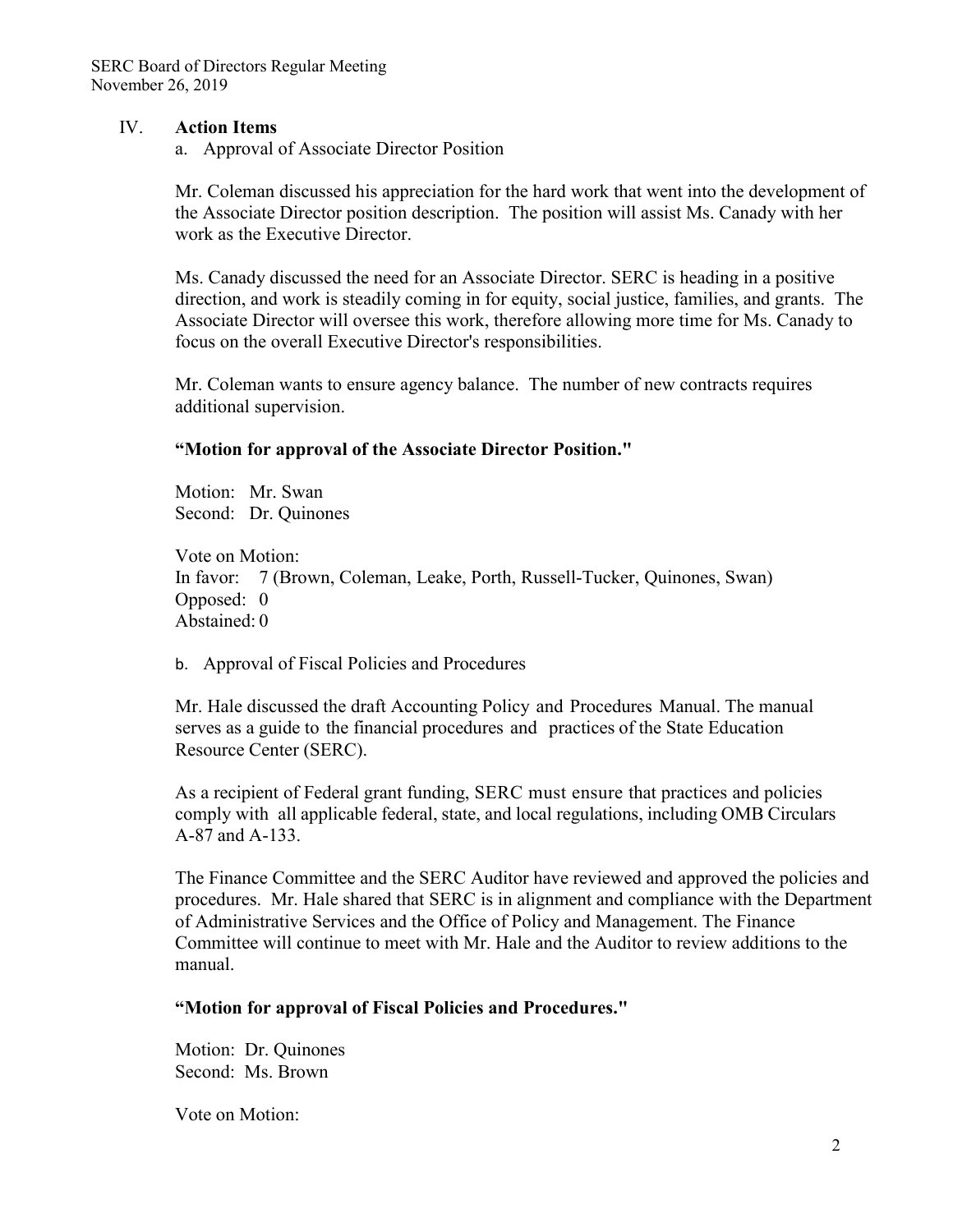In favor: 7 (Brown, Coleman, Leake, Porth, Russell-Tucker, Quinones, Swan) Opposed: 0 Abstained: 0

c. Adopt Resolution - Contract Process with DMHAS (Ms. Canady introduced the resolution)

Ms. Weaver read the Resolution as follows:

I hereby certify that at a meeting of the Board of Directors of The State Education Resource Center duly called and held on \_November 26, 2019 at 100 Roscommon Drive, Suite 110, Middletown, CT, the following resolution was duly adopted in conformity with the charter and bylaws of said corporation and is in full force and effect.

**RESOLVED** that Ingrid Canady, the Executive Director of The State Education Resource Center, is authorized to enter into and amend contractual instruments with the Department of Mental Health and Addiction Services of the State of Connecticut.

There was a general conversation.

## **"Motion to adopt the resolution for the Contract Process with DMHAS"**

Motion: Dr. Quinones Second: Mr. Leake

Vote on Motion: In favor: 7 (Brown, Coleman, Leake, Porth, Russell-Tucker, Quinones, Swan) Opposed: 0 Abstained: 0

# V. **Items for Discussion**

a. Initial Conversation Regarding Salary Schedule

Ms. Canady provided an initial review of the 2019-2022 proposed salary range schedule. Ms. Canady is currently working with Human Resources to identify the different steps in the salary range. The steps are intended to be in alignment with the performance evaluation. This document is informational only. It allows Ms. Canady to analyze numbers and compare salary ranges related to the local and national market.

There was a general conversation.

b. Executive Director Goals and Dashboard Update

Ms. Canady invited Mr. Steven Madancy, Assistant Superintendent of Southington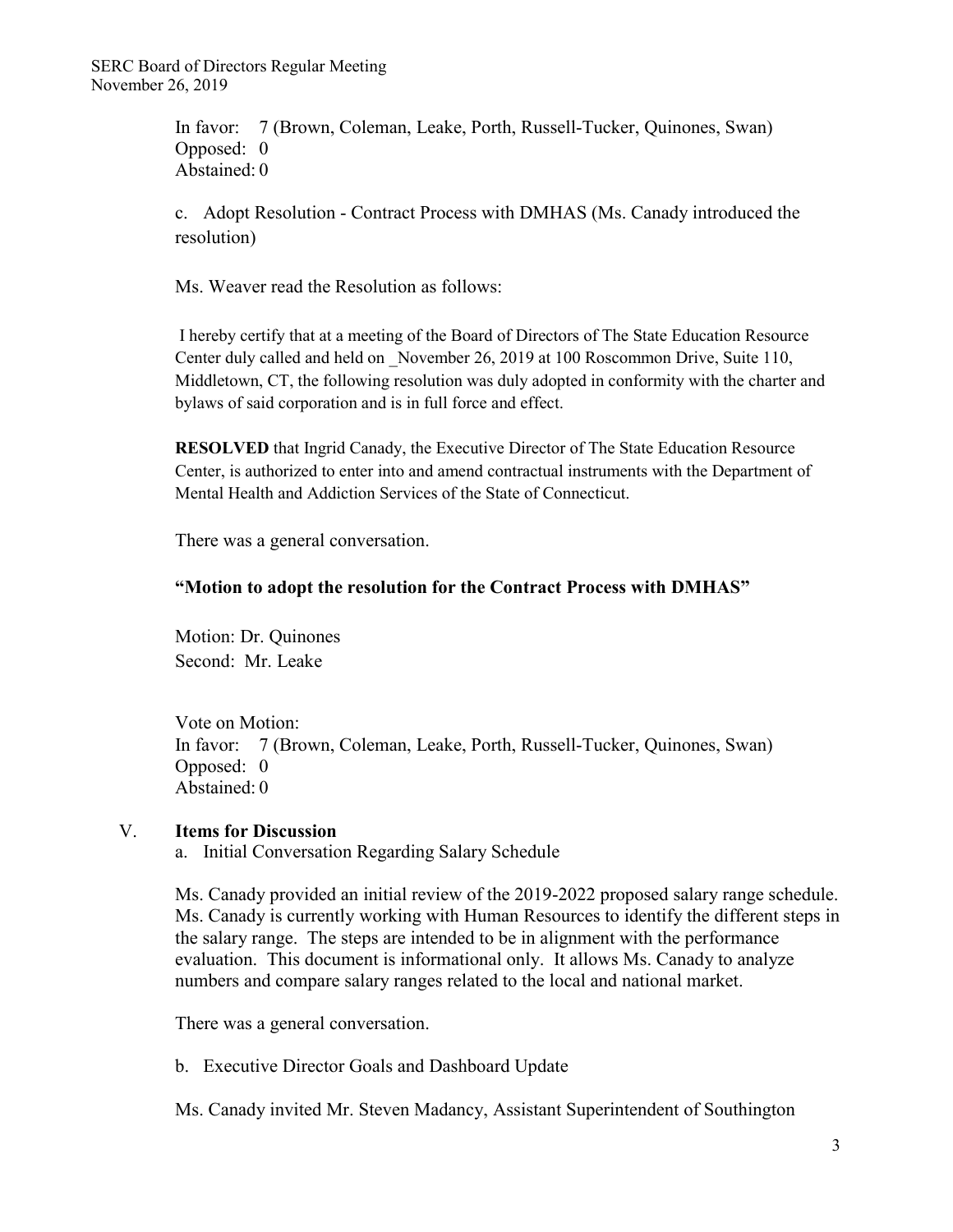Public Schools, to join the meeting. Mr. Madancy discussed the work that Southington Public Schools and SERC are involved in on the topics of equity and social justice. The conversation showed how SERC is working with the Southington Coalition from an Administrator's perspective. Mr. Madancy discussed the reason that SERC was contacted to do this work with the district. The Coalition was created to engage members of the community (i.e., family members, students, teachers, and administrators) in on-going conversations around equity and social justice. The Coalition meets monthly and has broken out into sub-committees. Mr. Madancy stated that he was thankful for SERC and could not have asked for a better partner in this work.

Mr. Coleman shared his appreciation for Mr. Madancy's attendance at the meeting. Ms. Brown applauded Southington's efforts.

This discussion shows the progress made toward Ms. Canady's goals as Executive Director.

c. Agency Reorganization Chart

Ms. Canady provided Board Members with SERC's current organizational chart and a projected chart, which reflects 43 staff members, including the Associate Director position and three vacant consultant positions. Ms. Canady shared a brief job description summary with Board Members. It was suggested that the Consultant title be revisited and that a chart indicating supervision be shared at the next meeting.

### VI. **Updates from Ingrid M. Canady, Executive Director**

a. PA 19-12 B/L Curriculum

SERC held its first meeting on November 12, 2019, at the Legislative Office Building. Senator Douglas McCrory, State Representative, Bobby Gibson, and State Representative, Robert Sanchez attended the entire meeting. SERC has received many requests from educators, researchers and other stakeholders who want to participate/collaborate in the work. Interested individuals were asked to contact SERC. There was a specific conversation around funding and requirements of the curriculum.

An Expert Committee will be established to review the work of the Advisory Committee.

There was a general conversation.

b. Meeting with Mr. Paul Mounds, COO, Office of the Governor

Ms. Canady met with Mr. Paul Mounds on Tuesday, November 19, 2019. Their conversation included the current openings on the SERC Board of Directors and SERC's future relocation.

There was a general conversation.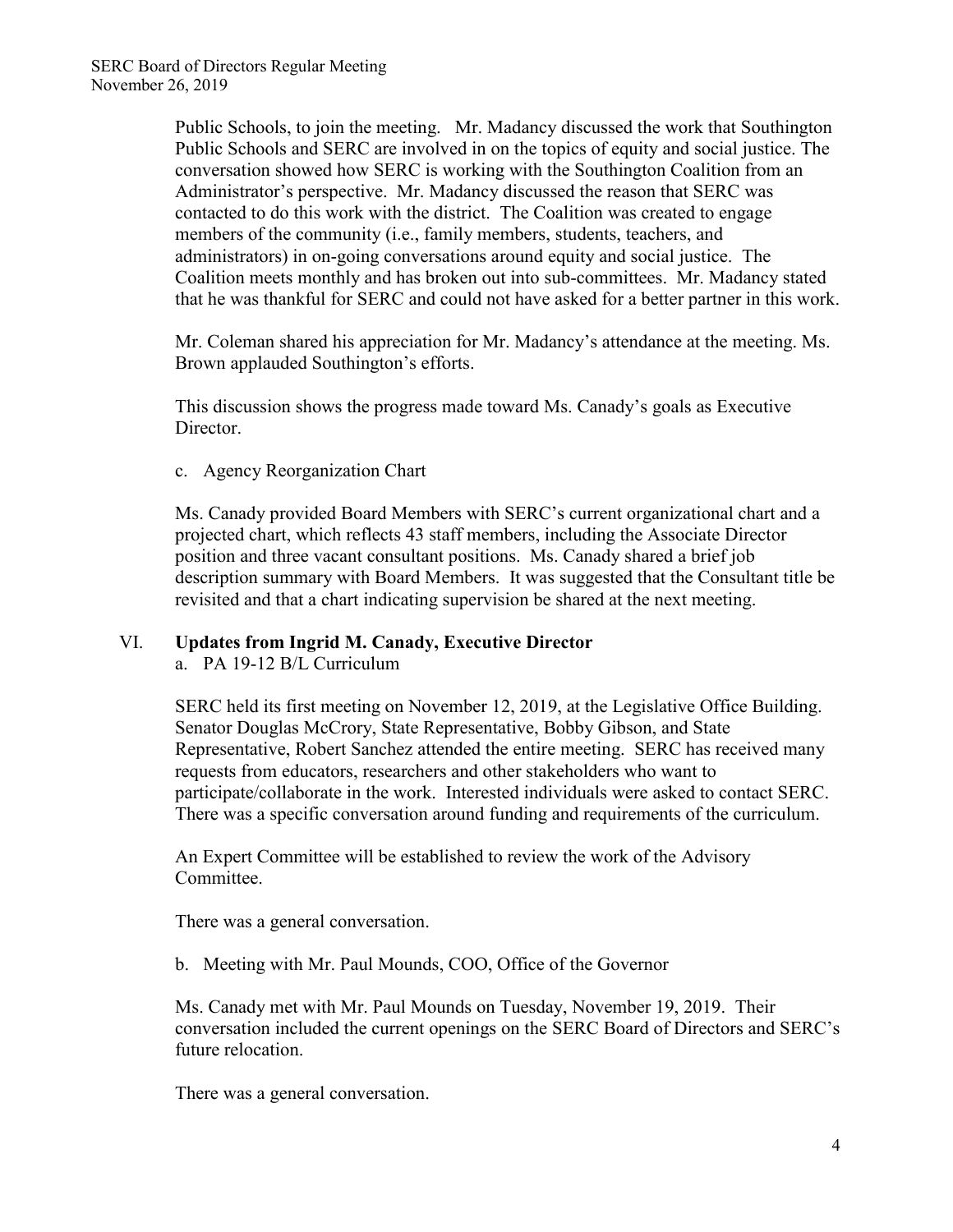c. Meeting with David Doukas, Director, Department of Rehabilitation Services

SERC is scheduled to meet with DRS on Monday, December 6, 2019, to discuss its contract to support job development and coaching for students involved in Secondary Transition. SERC will hire a Coordinator for the contract. All other staffing will consist of current SERC staff. There was a detailed conversation around funding. Ms. Canady will provide a summary of what the Coordinator position will look like and share information on how funding will be distributed at the next Regular Meeting.

There was a general conversation.

d. Possible Future Funding – Equity & Education

Ms. Canady shared that the William Caspar Graustein Memorial Fund continues to leverage SERC as an entity central to the efforts of transformational leadership across the state. To this end, SERC and the Graustein Foundation will be meeting with Commissioner Cardona on December 12, 2019. There was a general discussion.

e. SERC Future Location

Ms. Canady reported that SERC had approved the drawings that were provided by the architect. The Department of Administrative Services has to approve the layout of the building. The current SERC lease expires on January 31, 2020. DAS is be responsible for working with the property owner to enter into another lease.

Ms. Canady will request a meeting with OPM. Mr. Coleman suggested that the Board of Directors request a meeting with the Governor about this matter. Mr. Coleman would like this request to come from the Board directly. Mr. Coleman will request the meeting, and Board Members will join him. Board members shared their frustration given the amount of time that has lapsed since their initial approval to move forward with the identified future location. Ms. Canady stated, "SERC has followed every policy and procedure around this matter".

There was a general conversation.

# VII. **Executive Session**

No Executive Session.

VIII. **Updates from George A. Coleman, Chairperson** a. Board Member Openings/Letter to Appointing Parties

> Mr. Coleman congratulated Ms. Russell-Tucker on her appointment as Deputy Commissioner of Education.

Mr. Coleman requested that SERC draft a letter to the Governor's office requesting Board Member appointments. Ms. Weaver drafted the letter and shared it with the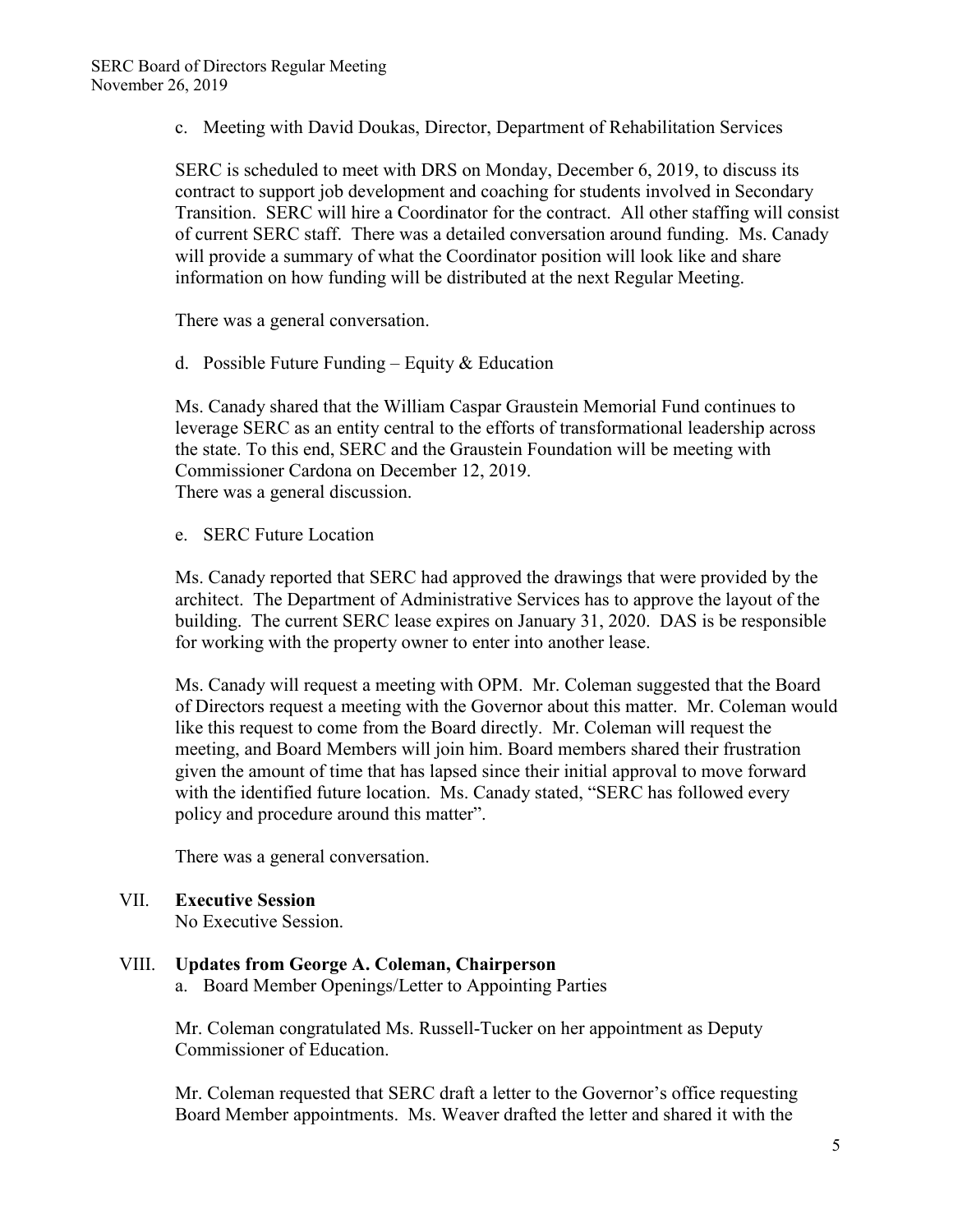Board. It was suggested that SERC share appointment suggestions with the State Board of Education. There was a general conversation.

b. Board Member Resignation

Ms. Samaia Hernandez-Mounds has resigned from the SERC Board of Directors.

## IX. **Committee Reports**

a. Finance Committee

Mr. Hale shared that the Finance Committee met on November 20, 2019. Mr. Joseph Centofanti, Auditor from PKF O'Connor Davies, joined the committee meeting. Mr. Centofanti shared an overview of the current SERC audit process. Committee Members had the opportunity to ask questions and request that additional information be included in the process.

A complete audit report will be presented to the Board of Directors by the end of December 2019.

Mr. Centofanti will join the January 2020 Board of Directors meeting and review the audit in detail.

Mr. Hale distributed and discussed in detail the following documents:

- September 19 DRAFT Financial Report
- 2020 Budget Forecast

Mr. Hale presented the Draft 2019-2020 Salary Budget Proposal. The proposed prorated budget includes new additions to the staff. There was discussion around the need for additional staff as SERC acquires new contracts, grants, and IDEA work from the Bureau of Special Education.

The request to hire new staff requires approval from the Board of Directors. There was a general conversation.

# b. Program Committee

Mr. Proffitt shared that programmatically, SERC is involved in much work. SERC and the Bureau of Special Education will be participating in a 2020-2021 collaboration meeting on Monday, December 2, 2019. Mr. Proffitt underscored the importance of having foresight about the work requested.

SERC has developed an on-line evaluation tool assigned to specific IDEA funded activities.